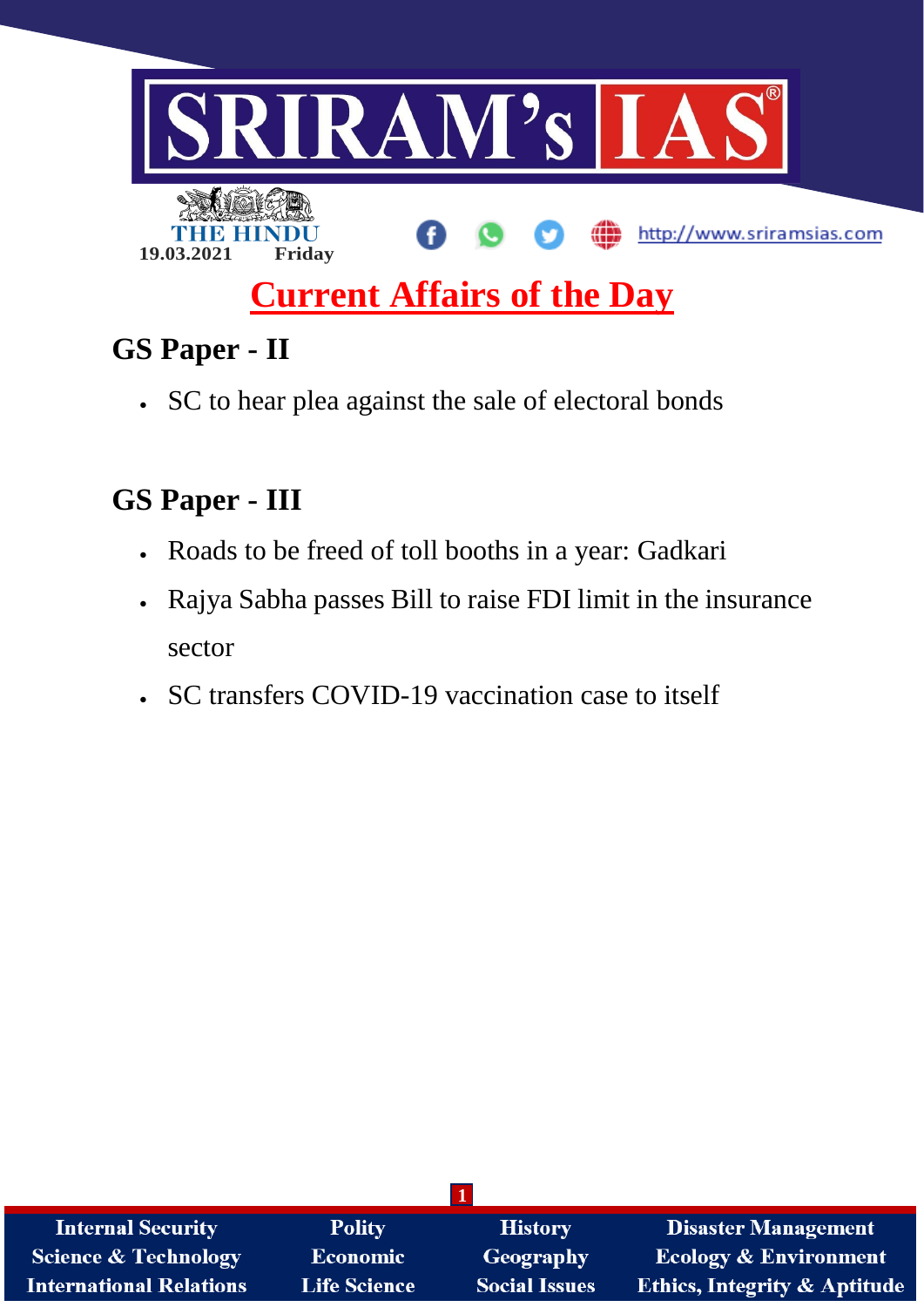

The SC agreed to hear NGO Association for Democratic Reforms plea stay the sale of a new set of electoral bonds on April 1, before the Assembly elections in crucial states such as West Bengal and Tamil Nadu.

## **Highlights:**

- 1. The Reserve Bank of India (RBI) and the Election Commission had both said that the sale of electoral bonds had become an avenue for shell corporations and entities to park illicit money and even proceeds of bribes with political parties.
- 2. Earlier parties had been asked to submit records in a sealed cover. But a proper stay has to be considered. There are two documents from the RBI and the Election Commission that say the electoral bonds scheme is detrimental to democracy.

#### **'Illegal sale windows'**

"Data obtained through RTI has shown that illegal sale windows have been opened in the past to benefit certain political parties. There is a serious apprehension that any further sale of electoral bonds before the upcoming State elections in West Bengal, Tamil Nadu, Kerala and Assam would further increase illegal and illicit funding of political parties through shell companies," the NGO submitted.

# **Roads to be freed of toll booths in a year: Gadkari**

India will implement a GPS-based toll collection system and do away with all toll booths within a year, Union Minister for Road Transport and Highways Nitin Gadkari informed the Lok Sabha.

### **GSP based Toll**

- 1. Within one year, all physical toll booths in the country will be removed. It means that toll collection will happen via GPS. The money will be collected based on GPS imaging [of vehicles].
- 2. He said 93% of the vehicles were paying toll using FASTag a system that facilitates electronic payment of fee at toll plazas seamlessly — but the remaining 7% had still not adopted it despite paying double the toll.

| <b>Internal Security</b>        | <b>Polity</b>       | <b>History</b>       | <b>Disaster Management</b>              |
|---------------------------------|---------------------|----------------------|-----------------------------------------|
| <b>Science &amp; Technology</b> | <b>Economic</b>     | Geography            | <b>Ecology &amp; Environment</b>        |
| <b>International Relations</b>  | <b>Life Science</b> | <b>Social Issues</b> | <b>Ethics, Integrity &amp; Aptitude</b> |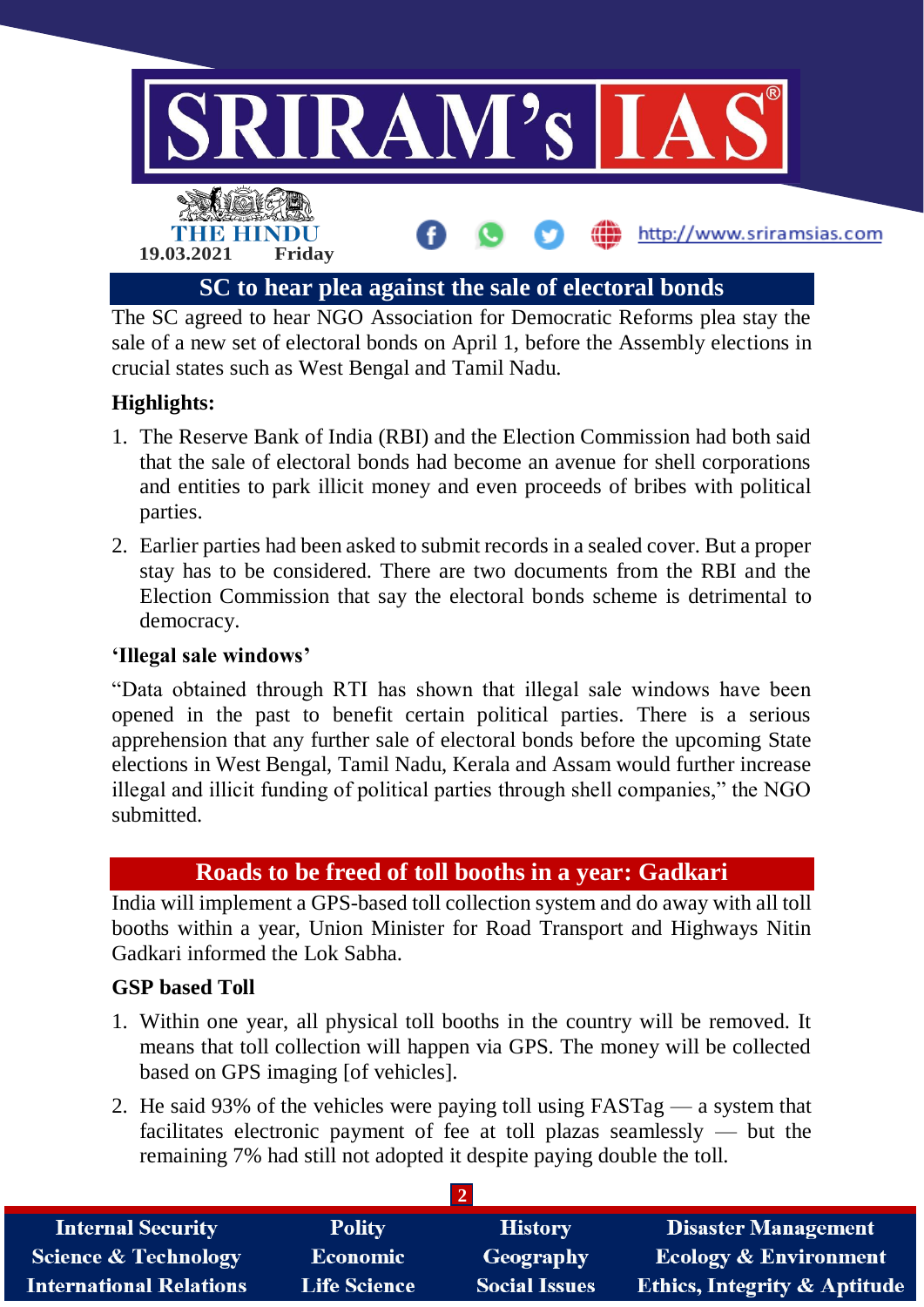

#### **Vehicle scrappage:**

- 1. The government's new scrapping policy would reduce pollution, improve fuel efficiency, and increase the government's revenue collection from the sale of new vehicles.
- 2. The new policy provides for fitness tests after the completion of 20 years in the case of privately owned vehicles and 15 years in the case of commercial vehicles. Any vehicle that fails the fitness test or does not manage the renewal of its registration certificate may be declared as an End of Life Vehicle.
- 3. All government vehicles and those owned by PSUs will be de-registered after 15 years. The government will implement the policy in a phased manner.
- 4. The policy will kick in for government vehicles from April 1, 2022. Mandatory fitness testing for heavy commercial vehicles will start from April 2023, and for all other categories of vehicles, including personal vehicles, it will start in phases from June 2024.
- 5. To encourage owners to take their old vehicles to scrapping centres, the government has announced several incentives, including advisories to the States to give up to 25% rebate in road tax for personal vehicles and up to 15% rebate for commercial vehicles.
- 6. The government will also offer a waiver of registration fees on the purchase of new vehicles. The Minister said the Centre would issue an advisory to automakers to offer a 5% rebate for those who buy a new vehicle after producing a scrapping certificate.

### **Rajya Sabha passes Bill to raise FDI limit in the insurance sector**

The Rajya Sabha passed the Insurance Amendment Bill, 2021 that increases the maximum foreign investment allowed in an insurance company from 49% to 74%, amid criticism from the Opposition parties on the clause enabling "control and ownership" by foreign investors.

#### **Highlights:**

1. The opposition argued that the insurance companies hold the people's money in trust and that this Bill broke it. It also accused the government of violating

| <b>Internal Security</b>        | <b>Polity</b>       | <b>History</b>       | <b>Disaster Management</b>              |
|---------------------------------|---------------------|----------------------|-----------------------------------------|
| <b>Science &amp; Technology</b> | <b>Economic</b>     | Geography            | <b>Ecology &amp; Environment</b>        |
| <b>International Relations</b>  | <b>Life Science</b> | <b>Social Issues</b> | <b>Ethics, Integrity &amp; Aptitude</b> |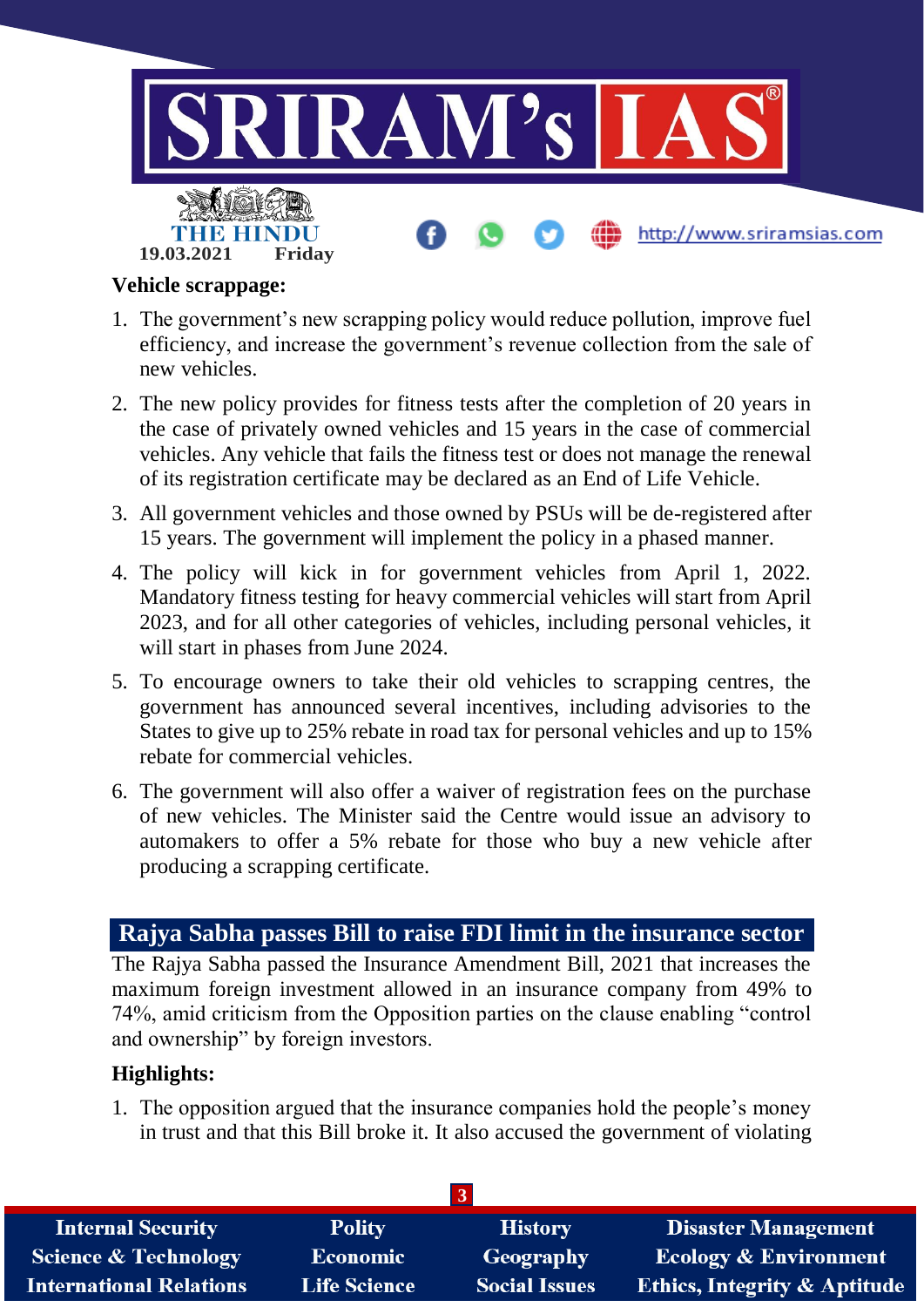

the assurance given in 2015 that "Indian ownership and control" would remain.

- 2. The opposition said, "We are not opposed to the policy of disinvestment, but is it disinvestment or leapfrogging towards privatisation and embarking on grand clearance sale of national assets built assiduously over the years."
- 3. It also flagged that the big insurance firms are not in shortage of capital and that the Bill differed from the government motto — "Atmanirbhar Bharat".
- 4. It pointed out that none of the insurance firms had managed to get FDI even up to the present limit of 49% and questioned the justification to increase the limit.

#### **Arguing for increased cap**

- 1. Replying to the debate, Finance Minister assured the House that the policy holder's money will not leave Indian shores and have to be compulsorily invested here. She argued that more FDI would mean greater competition and thus better-negotiated premiums for the end-user.
- 2. Countering the key criticism by the Opposition parties on handing over "control and ownership" to foreign firms, Ms Sitharaman said it came with safeguards. The key management personnel would have to be Indians and therefore would be governed by the Indian laws.

# **SC transfers COVID-19 vaccination case to itself**

The Supreme Court stayed suo motu proceedings before the Delhi High Court on the administration of COVID-19 vaccines and transferred the case to itself.

#### **Highlights:**

1. Vaccine makers Serum Institute of India and Bharat Biotech argued that vaccination was an "all- India" issue and needed to be heard by the Supreme Court for a final decision.

#### **Commercial War**

1. Earlier in March, the two companies were asked by the Delhi High Court to reveal their capacity to manufacture vaccines on a daily, weekly and monthly basis.

| <b>Internal Security</b>        | <b>Polity</b>       | <b>History</b>       | <b>Disaster Management</b>              |
|---------------------------------|---------------------|----------------------|-----------------------------------------|
| <b>Science &amp; Technology</b> | <b>Economic</b>     | Geography            | <b>Ecology &amp; Environment</b>        |
| <b>International Relations</b>  | <b>Life Science</b> | <b>Social Issues</b> | <b>Ethics, Integrity &amp; Aptitude</b> |